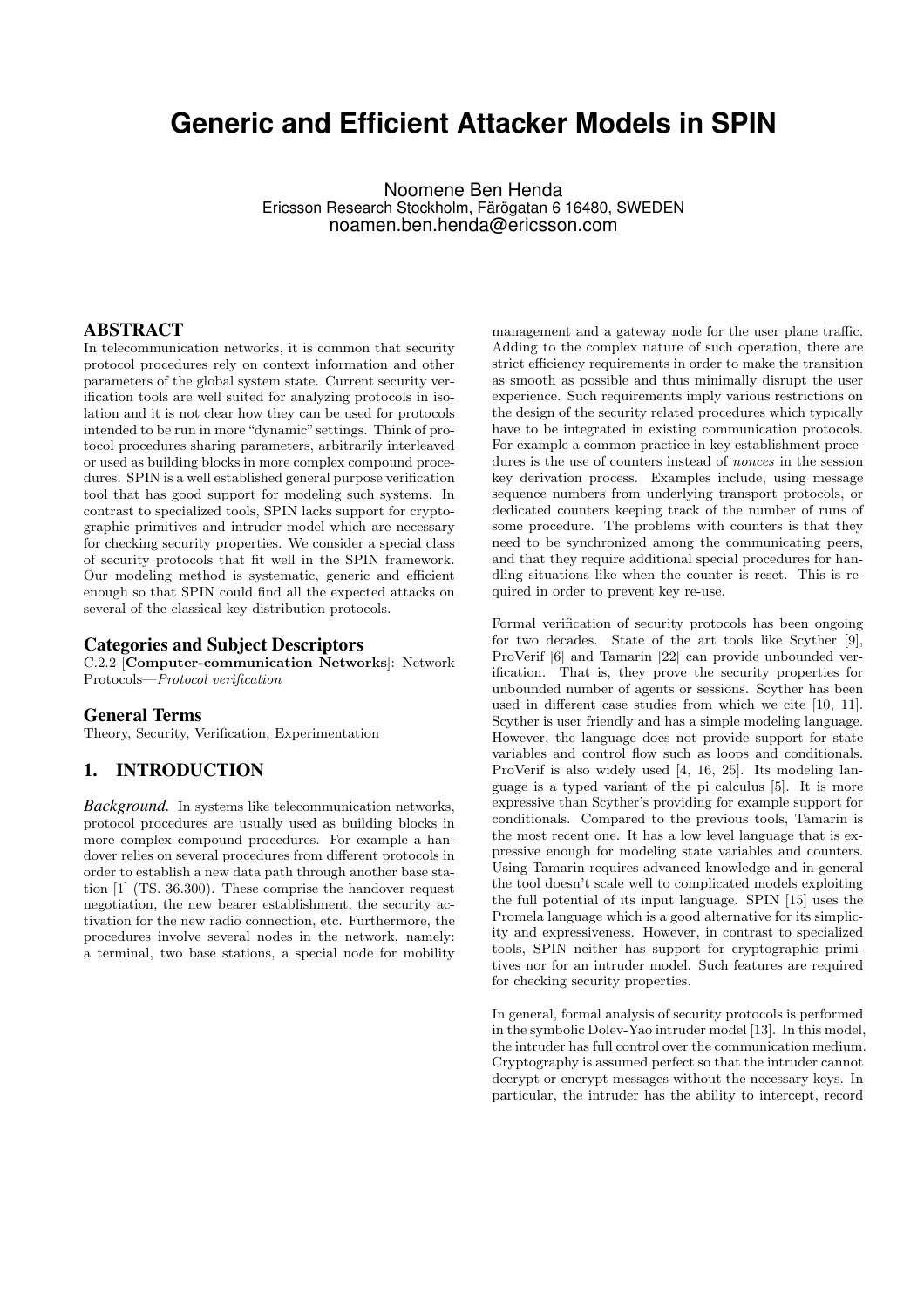and replay any exchanged messages. Technically, this model induces an infinite state system and thus even simple problems like reachability are undecidable [14]. For that, one has to restrict the intruder model by for example imposing memory bounds. As a matter of fact, the attacks on the protocol examples that we consider require very little of the attacker memory.

We are interested in using SPIN, which is a finite state model-checker, for analyzing security protocols. In particular, we want to analyze to which extent the attacker model can be weakened and still remain efficient, i.e. be able to find real attacks. For that we need to model bounded instances of the protocols. This can be achieved by for example restricting the number of agents running the protocols and using a finite-memory attacker model. In general, even in such finite settings, the problem is still difficult (NP-complete) [24].

*Contribution.* We consider a simple class of security protocols and we give a precise formalization of the corresponding operational semantics using transition systems. This class of security protocols fits well in the SPIN framework. We illustrate on an example a systematic method for modeling such protocols in Promela in order to check secrecy and authentication properties. We describe and use a weak generic intruder model that is efficient enough to find attacks in several of the well-known broken key distribution protocols.

*Related Work.* The most relevant works that are similar to ours are [21, 17]. In [21], the authors describe a similar approach for modeling security protocols and illustrate it on the reduced version of Needham-Shroeder (NS) protocol. The approach is different in few aspects such as in the use of several channels for handling different types of messages. In our method, we use one channel and we assume a fixed "one-size-fits-all" message length and we defer the type checking of the message fields to the processes implementing the different roles of the protocol. One other difference is that the method of [21] relies on static analysis to list all possible messages that can be generated by the intruder. The intruder process is then implemented based on that information. Compared to this, our intruder process is generic and can be reused as is for different protocol models. In [17], the authors present a generic method for modeling security protocols that is tailored for checking only secrecy properties. They also illustrate their method on the reduced version of NS. Compared to this our method allows checking authentication as well.

*Outline*. In the next section, we describe a restricted class of security protocols and formalize the corresponding operational semantics. We dedicate Section 3 to illustrate with an example a systematic method for modeling such class of security protocols in Promela. In Section 4, we present our experimental results with SPIN. We conclude in Section 5 by a summary and future works. For shortage of space, we have left out the full versions of our Promela models. They can be provided on request.

# 2. SECURITY PROTOCOLS

# 2.1 Preliminaries and Notations

Security protocols are communication protocols that rely on cryptographic primitives in order to guaranty properties such as *secrecy* of the exchanged messages and *authentication* of the communicating *agents* (or principals). A security protocol can be defined by a list of protocol *rules* of the form of  $(1)$ . This particular rule represents an agent A sending to another agent  $B$  the message  $x$  encrypted with the public *key* of  $B$  denoted by  $pk(B)$ .

$$
A \longrightarrow B: \{x\}_{pk(B)} \tag{1}
$$

Alternatively, a protocol can be defined as a set of *roles* where each role is a non-empty indexed list of *actions*. There are receive and send message actions denoted by recv and send respectively. Using this notation, the protocol rule of (1) can be expressed as follows:

RoleA : RoleB : 1. send({x}pk(B)) 1. recv({x}pk(B))

In general protocol descriptions contain components like variables  $(A, B)$ , functions  $(pk)$  and constructions like  $\{x\}_{nk(B)}$ to represent messages. To formalize the description, we assume a set of typed variables denoted by  $V$ . Types are implicit in our protocol descriptions, but we use the variable names as type indicators. We consider three possible types of variables: agents, nonces and keys.

For the agent type we assume a set of values (a domain) representing agent identities denoted by A. We use variables with names like  $A, B, C \ldots$  to range over agents. We reserve I for the intruder agent.

For the cryptographic primitives, we assume a set of keys  $K$ and use the functions  $pk, sk : A \rightarrow K$  and  $ssk : A \times A \rightarrow K$ mapping agents to their public, secret and secret shared keys respectively. Given a key  $k \in \mathcal{K}$ , we denote by  $k^{-1}$  its *inverse* key defined by

$$
k^{-1} := \begin{cases} sk(A) & \text{if } k = pk(A), \\ pk(A) & \text{if } k = sk(A), \\ ssk(A, B) & \text{if } k = ssk(A, B), \end{cases}
$$

for some agents A and B.

A nonce is a fresh entity bound to a protocol specific execution and that cannot be reused in another one. We let the variables  $Na, Nb, Nc \dots$  range over the set of nonce values that we denote by  $N$ .

Messages are *terms* that can be variables, or concrete values such as agents (identities), nonces, or keys. For any other type of information such as message headers, plaintext, etc., we assume a set of constants that we denote by C. Messages can as well be constructed from other messages by encryption, grouping or function application. More precisely, we define the set of messages  $\mathcal X$  by first adding the *ground* messages:

$$
\mathcal{V} \cup \mathcal{A} \cup \mathcal{N} \cup \mathcal{K} \cup \mathcal{C} \subseteq \mathcal{X}
$$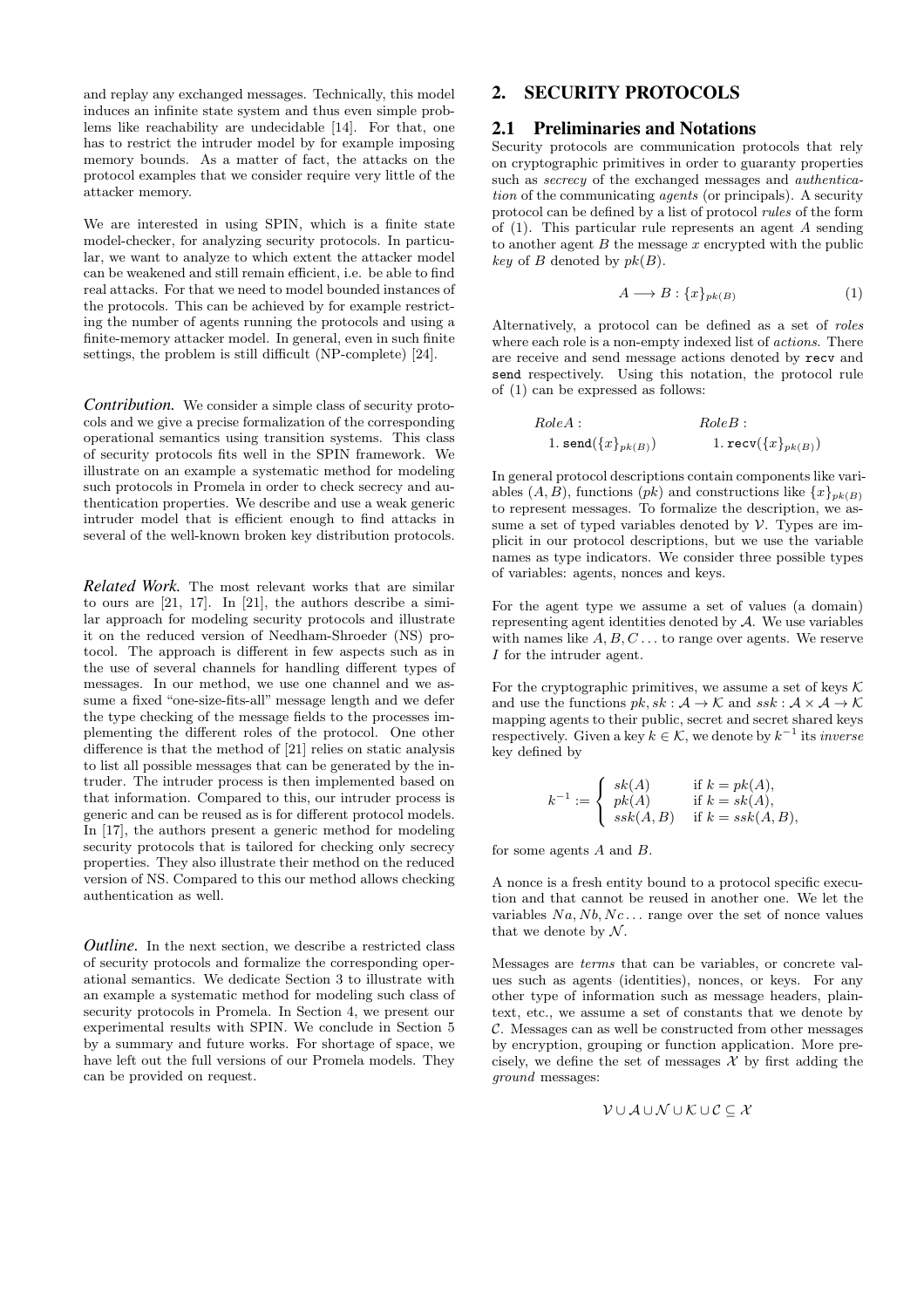and then inductively the *constructed* messages:

$$
\forall A, B \in \mathcal{V} \cup \mathcal{A} : pk(A), sk(A), ssk(A, B) \in \mathcal{X}
$$
  

$$
\forall x \in \mathcal{X}, k \in \mathcal{K} : \{x\}_k \in \mathcal{X}
$$
  

$$
\forall x_1, x_2 \in \mathcal{X} : (x_1, x_2) \in \mathcal{X}
$$

A message is said to be *ground* if it is free from variables.

Observe that the last rule in the definition of  $\mathcal X$  can be generalized to arbitrary tuples in a straightforward manner. In general, the way in which messages are grouped is clear and the use of parenthesis does not add any information. In such cases, parenthesis are simply omitted.

Compared to the protocol formalization in [8], our protocol definition is based on a different set of types and fixed set of functions. The message definition can be extended to other functions with arbitrary signatures provided that functions are only applied to ground messages. Despite the restrictions, many protocols (as shown in the next section) can be described using this formalism.

## 2.2 Protocol Examples

We consider four of the classical key distribution protocols which are two versions the Needham-Shroeder (NS) public key protocol [23], the Tatebayashi-Matsuzaki-Newman key distribution protocol [26], and a simplified version of the Denning-Sacco (DS) key distribution protocol [12].

The goal of the NS protocol is the mutual authentication of two agents: an initiator A and a responder B. The protocol relies on public key cryptography. Each agent possesses a public key. In addition, each agent shares a secret key with a trusted server S from which public keys can be retrieved. The complete version of the protocol is shown in Fig. 1 (to the left). A reduced version (to the right in the same figure) can be obtained assuming that the agents already know each others public keys.

$$
A \longrightarrow S: A, B
$$
  
\n
$$
S \longrightarrow A: \{pk(B), B\}_{ssk(S,A)}
$$
  
\n
$$
A \longrightarrow B: \{Na, A\}_{pk(B)}
$$
  
\n
$$
B \longrightarrow S: B, A
$$
  
\n
$$
S \longrightarrow B: \{pk(A), A\}_{ssk(S,B)}
$$
  
\n
$$
B \longrightarrow A: \{Na, Nb\}_{pk(A)}
$$
  
\n
$$
A \longrightarrow B: \{Nb\}_{pk(B)}
$$
  
\n
$$
A \longrightarrow B: \{Nb\}_{pk(B)}
$$
  
\n
$$
A \longrightarrow B: \{Nb\}_{pk(B)}
$$

## Figure 1: The full (left column) and reduced (right column) versions of the NS protocol

The TMN protocol is for the establishment of a secret session key between two agents  $A$  and  $B$  via a trusted server  $S$  (see Fig. 2). The protocol relies on Vernam encryption (exclusive or). First, the agents send to the server nonces  $Na$  and Nb encrypted by the server public key. Then, the server replies by the Vernam encryption of the nonces denoted by  $V(Na, Nb)$  and thus each agent, knowing one of the nonces, can retrieve the other one.

 $A \longrightarrow S : B, \{Na\}_{pk(S)}$  $S \longrightarrow B : A$  $B \longrightarrow S : A, \{Nb\}_{pk(S)}$  $S \longrightarrow A : B, V(Na, Nb)$ 

#### Figure 2: The TMN protocol

The goal of the DS protocol is the establishment of a secret key between two agents  $A$  and  $B$ . A simplified version of the protocol is shown in Fig. 3 where  $A$  sends to  $B$  a fresh secret session key  $ssk(A, B)$  encrypted by A secret key and the the public key of  $B$ . Agent  $B$  replies then by a message Sec encrypted by this session key. Since  $ssk(A, B)$  is secret, the message Sec should remain secret.

$$
A \longrightarrow B: \{\{ssk(A,B)\}_{sk(A)}\}_{pk(B)}
$$
  

$$
B \longrightarrow A: \{Sec\}_{ssk(A,B)}
$$

#### Figure 3: Simplified version of the DS protocol

## 2.3 Intruder Model

In the Dolev-Yao model, the attacker has full control of the communication medium. That is the attacker can intercept, drop, forward, or replay any sent message. While intercepting messages, the attacker collects knowledge. He can then use this knowledge to create and send his own messages or tamper with other agent messages.

We denote by  $K$  the set of all messages in possession of the attacker. During the execution of the protocol, the intruder adds to K any sent message. For a message x, we use  $I \vdash_{K} x$ to denote that the intruder can derive or learn  $x$  using his knowledge. Depending on the message type, this derivation of new knowledge is achieved using the *deconstruction* rules of Fig. 4. Using this new knowledge, the intruder can create

$$
\frac{x \in \mathbb{K}}{I \vdash_{\mathbb{K}} x} \text{possess}
$$
\n
$$
\frac{I \vdash_{\mathbb{K}} (x_1, x_2)}{I \vdash_{\mathbb{K}} x_1} \text{proj}_1 \quad \frac{I \vdash_{\mathbb{K}} (x_1, x_2)}{I \vdash_{\mathbb{K}} x_2} \text{proj}_2
$$
\n
$$
\frac{I \vdash_{\mathbb{K}} \{x\}_k \quad I \vdash_{\mathbb{K}} k^{-1}}{I \vdash_{\mathbb{K}} x} \text{decrypt}
$$

#### Figure 4: Knowledge deconstruction rules

and send his own messages. Creation of new messages is based on the *construction* rules of Fig. 5.

## 2.4 Operational Semantics

The goal of our formal analysis is to check the security properties of secrecy and authentication. In order to formalize the properties, we need to formalize the operational semantics of security protocols. This requires defining the notion of *instantiation* by which we can create execution threads for running the different roles. First, let's fix a protocol with  $n \in \mathbb{N}$  roles denoted by  $P = \{r_1, r_2, \ldots, r_n\}.$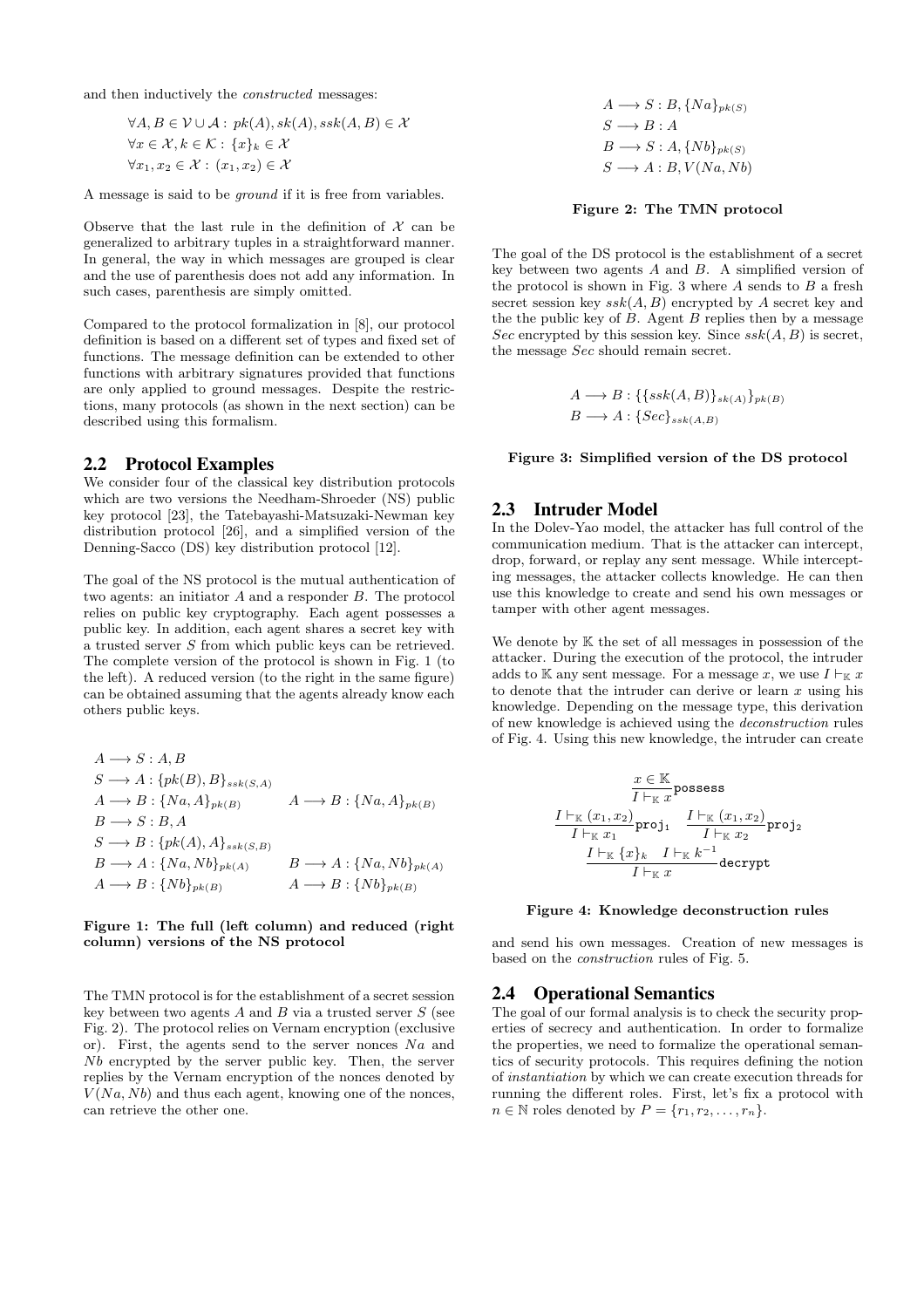$$
\frac{x \in \mathbb{K}}{I \vdash_{\mathbb{K}} x}
$$
 possess  

$$
\frac{I \vdash_{\mathbb{K}} x_1 \quad I \vdash_{\mathbb{K}} x_2}{I \vdash_{\mathbb{K}} (x_1, x_2)}
$$
pair 
$$
\frac{I \vdash_{\mathbb{K}} x \quad I \vdash_{\mathbb{K}} k}{I \vdash_{\mathbb{K}} \{x\}_k}
$$
 encrypt

#### Figure 5: Knowledge construction rules

For a role  $r \in P$ , we denote by  $V(r)$  the set of variables in r. As explained earlier all the variables are typed. A role  $r \in P$ is instantiated by a substitution  $\sigma : \mathcal{V}(r) \to \mathcal{A} \cup \mathcal{N} \cup \mathcal{K}$ . We denote by  $\sigma(r)$  the set of all such substitutions, i.e. ( $\mathcal{A} \cup$  $\mathcal{N} \cup \mathcal{K}$ <sup> $\mathcal{V}(r)$ </sup>. We will only consider *well-typed* substitutions, i.e. mapping variables to values in their respective domains. We assume that the role action lists are indexed from 1 and let r[i] denote the i<sup>th</sup> action in r in case it is defined, and  $\perp$ otherwise. An *instance* (or thread) of role r is a tuple  $(r, i, \sigma)$ where  $i \in \mathbb{N}$  is the current action that can be executed (the instruction pointer) and  $\sigma \in \sigma(r)$ .

A transition system is a tuple  $(S, s_{init}, \rightarrow)$  where S is a set of states,  $s_{init} \in S$  is an initial state and  $\rightarrow \in S \times S$  is a transition relation. Abusing notation, we write  $s \to s'$ to denote that  $(s, s') \in \rightarrow$ . Given an initial set of ground messages  $\mathbb{K}_{init}$  assumed to be known to the intruder, the protocol P (together with  $\mathbb{K}_{init}$ ) induces a transition system  $(S, s_{init}, \rightarrow)$  where each state in S is a tuple  $(c, Th, K)$ such that  $c \in \mathbb{N}$  is a counter used for keeping track of the number of created threads,  $Th$  is a function from  $N$  to role instances used to assign a unique number (identifier) to each instance, and K, as defined earlier, is the set of messages in the possession of the intruder. For a role r and a state  $s \in S$ , we say that a substitution  $\sigma \in \sigma(r)$  is *admissible* for s and write  $\sigma \triangleright s$  iff  $\sigma$  does not map any of the nonce variables of  $r$  to the same value as any of the substitutions in the other instances of the same role r. Given a number  $i \in \mathbb{N}$  and a role instance  $(r, j, \sigma)$ , we denote by  $Th[i \mapsto (r, j, \sigma)]$  the function defined from  $Th$  as follows:

$$
\forall n \in \mathbb{N} : Th[i \mapsto (r, j, \sigma)](n) := \begin{cases} (r, j, \sigma) & \text{if } n = i, \text{ and} \\ Th(n) & \text{otherwise.} \end{cases}
$$

The initial state  $s_{init}$  is defined by  $(0, Th_{\emptyset}, K_{init})$  where we use  $Th_{\emptyset}$  to denote the role instance function that is undefined everywhere. Finally, the transition relation  $\rightarrow$  is as defined in Fig. 6 by the create, receive and send rules.

#### 2.5 Security Properties

In general for a sequence  $\pi$ , we use  $|\pi|$  to denote its length ( $\infty$  if its infinite) and  $\pi[i]$  to denote its i<sup>th</sup> element if any, and  $\perp$  otherwise. Assume a protocol P (together with a set  $\mathbb{K}_{init}$  and the induced transition system  $(S, s_{init}, \rightarrow)$ . A *trace*  $\tau$  (or run) of P is a possibly infinite sequence of states  $s_1s_2s_3...$  such that for  $s_1 = s_{init}$  and  $\forall i.1 \leq i \leq |\tau| : s_i \rightarrow$  $s_{i+1}$ . The set of all traces of P is denoted by  $Trace(P)$ 

We are interested in checking secrecy and authentication properties. Secrecy is related to which messages that are in the possession of the attacker. This is a state property that can be formulated as an invariant on the set of reachable states. For that let's denote by  $Reach(P)$  the set of reachable states. These are the states that occur in the traces of P. Given a message x, the condition on  $Reach(P)$  for the secrecy of  $x$  is given by

$$
\forall s = (c, Th, \mathbb{K}) \in \text{Reach}(P) : \neg (I \vdash_{\mathbb{K}} x). \tag{2}
$$

Informally, this means that the intruder is never able to learn the message x.

Authentication properties are on the other hand trace properties [7, 20]. They can be of the form "if an event happens, then another event must have happened before". We will only consider such forms. In order to be able to define such properties, we extend the role grammar with special *event* actions that are transparent to the intruder. More precisely, for a message x we use  $\mathsf{event}(x)$  to denote the event action with argument  $x$ . In order to handle events, we extend the transition relation  $\rightarrow$  with a "non-silent" relation  $\stackrel{x}{\rightarrow} \subset S \times S$ where  $x \in \mathcal{X}$ . This relation is defined by the emit rule in Fig. 6. For a trace  $\tau$  of P, we use  $\tau^{\uparrow}$  to denote the sequence of "emitted" event messages (if any) by the taken transitions. Given two messages  $x, y \in \mathcal{X}$ , a trace property of the form "if event  $x$  happens, then event  $y$  must have happened before" can then be formulated as follows:

$$
\forall \tau \in Traces(P) \,\forall i. 1 \le i \le |\tau^{\uparrow}|:
$$
  

$$
\tau^{\uparrow}[i] = x \implies \exists j. 1 \le j \le i : \tau^{\uparrow}[j] = y. \tag{3}
$$

We show in the example of the next section how such properties can be reduced to state properties of the form (2).

## 3. PROMELA MODELING

Our approach for modeling security protocols in Promela consists of three phases: the protocol phase, the intruder phase and the security properties phase. The protocol modeling phase is simple and can be generated automatically from a higher level specification language in a similar manner to how it is done in the Casper tool [19]. The two last phases are generic and the resulting models can be reused for different protocols after possibly small modifications. To illustrate the method, we use as an example the DS protocol of Fig. 3.

#### 3.1 Protocol Model

The first step is to model the communication medium. In contrast to the method in [21], we will not consider separate channels for the different message structures. Instead, we normalize the message format and consider only one synchronous channel. By normalizing, we mean using a message length, i.e. number of fields, that can fit all possible messages in the protocol specifications. Each field in such message represents a place holder for a function application result, or a concrete value of a variable. Unused fields are filled with a padding (a constant to be defined). The enforcement of the format and the type checking of the messages is deferred to the process implementations of the roles. For a protocol P, we denote by  $\sharp(P)$  this message length that we define as follows: First, for a message  $x \in \mathcal{X}$ , we let

$$
\sharp(x) := \begin{cases}\n1 \text{ if } x \in \mathcal{V} \cup \mathcal{A} \cup \mathcal{N} \cup \mathcal{C} \cup \mathcal{K}, \\
1 \text{ if } x = pk(y) \text{ or } x = sk(y) \text{ for some } y \in \mathcal{X}, \\
1 \text{ if } x = ssk(x_1, x_2) \text{ for some } x_1, x_2 \in \mathcal{X}, \\
\sharp(x_1) + \sharp(x_2) \text{ if } x = (x_1, x_2) \text{ for some } x_1, x_2 \in \mathcal{X}, \\
\sharp(x_1) + \sharp(x_2) \text{ if } x = \{x_1\}_{x_2} \text{ for some } x_1, x_2 \in \mathcal{X}.\n\end{cases}
$$

Informally,  $\sharp(x)$  is the number of function applications, constants, identities, nonce values, key values, and variables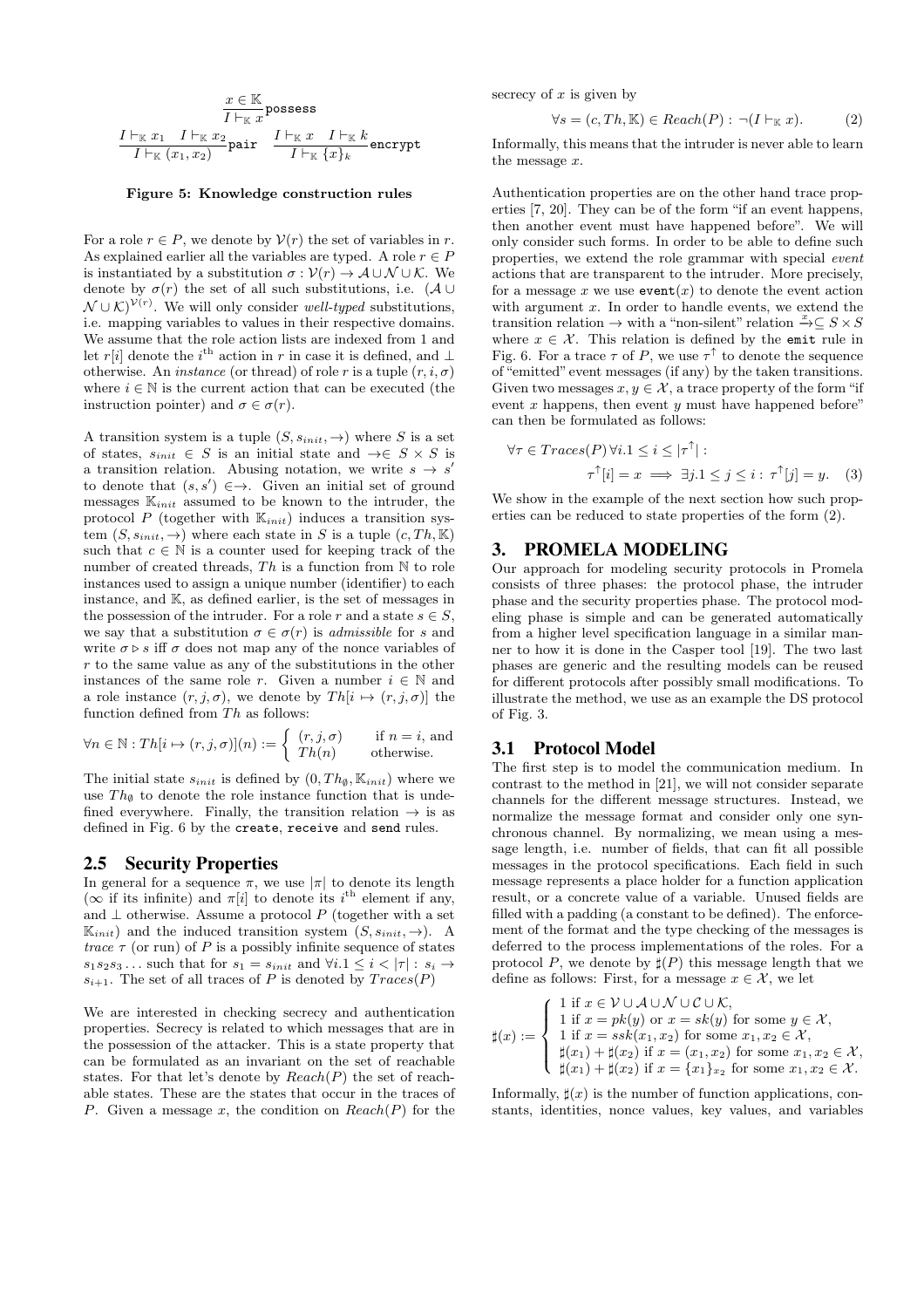$$
\frac{s = (c, Th, \mathbb{K}) \in S \quad r \in P \quad \sigma \in \sigma(r) \rhd s}{s \to (c+1, Th[c+1 \to (r,1,\sigma)], \mathbb{K})} \text{create}
$$
\n
$$
\frac{s = (c, Th, \mathbb{K}) \in S \quad r \in P \quad i, j \in \mathbb{N} \quad \sigma \in \sigma(r) \quad Th(i) = (r, j, \sigma) \quad x \in \mathcal{X} \quad r[j] = \text{recv}(x)}{s \to (c, Th[i \to (r, j+1, \sigma)], \mathbb{K} \cup \sigma(x))} \text{receive}
$$
\n
$$
\frac{s = (c, Th, \mathbb{K}) \in S \quad r \in P \quad i, j \in \mathbb{N} \quad \sigma \in \sigma(r) \quad Th(i) = (r, j, \sigma) \quad x \in \mathcal{X} \quad r[j] = \text{send}(x) \quad I \vdash_{\mathbb{K}} \sigma(x)}{s \to (c, Th[i \to (r, j+1, \sigma)], \mathbb{K})} \text{send}
$$
\n
$$
\frac{s = (c, Th, \mathbb{K}) \in S \quad r \in P \quad i, j \in \mathbb{N} \quad \sigma \in \sigma(r) \quad Th(i) = (r, j, \sigma) \quad x \in \mathcal{X} \quad r[j] = \text{event}(x)}{s \quad \sigma(x)} \text{emit}
$$
\n
$$
\frac{\sigma(x)}{s \to (c, Th[i \to (r, j+1, \sigma)], \mathbb{K})} \text{send}
$$

Figure 6: Transition relation

 $\overline{2}$ 

that are not used as function arguments in  $x$ . For a role  $r \in P$ , a message  $x \in \mathcal{X}$  and an action  $\text{act}(x) \in r$  for some  $act \in \{send,recv\}$ , we define  $\sharp (act(x)) := \sharp (x)$ . We extend  $\sharp$  to roles by  $\sharp(r) = \max_{i \in \mathbb{N}} r[i]$  where  $\sharp(\bot) := 0$ . Finally, we let  $\sharp(P) := \max_{r \in P} \sharp(r)$ . Observe that for our example,  $\sharp$ (DS) = 3. Using this definition, we can declare the communication channel for DS.

chan comm =  $[0]$  of {mtype, mtype, mtype};

The second step is to create the different variable domains. In order to do that, we define one set of names that contains all possible concrete values of the variables in the protocol assuming a fixed number of role instances. In general, given a protocol P, the corresponding set of names is defined as follows: First, we add a name representing a different agent identity for each role in  $P$ . Then we add a name for the intruder agent. If one of the roles in  $P$  contains a nonce variable, then we add names representing nonce values for each of the newly added agents (including the intruder). If one of the roles contains a key variable, then we add similarly different names representing key agents. For each different function used in  $P$  (for example sk or  $pk$ ), we add names representing the values of the function application on all possible combination of arguments (for example of the added agent names). Finally, we a add a name for each different constant. The resulting set of names for the DS example is then:

 $mtype = \{NULL, Sec, A, B, I, PKa, PKb, PKi, SKa$ , SKb , SKi , SSKab , SSKai , SSKbi } ;

where NULL is a special name used to fill in unused message fields (the padding constant). The names are internally represented by integer constants and the whole set mtype is represented by a range in decreasing order from the value of NULL to 1. Therefore NULL can be used to represent the name set size. In addition, macros can be used to define for example type predicates, and also to map agent names to corresponding nonces, keys, etc.

The next step is the implementation of the roles. Each role is implemented by a process taking an agent name as input. This name represents the identity of the agent running the role. The process for the initiator role takes an additional argument (agent name) representing the responder identity (intended peer). As expected, in the process of Fig. 7, there are two communication events (lines 7 and 10) corresponding to the send and receive operations in the higher level

```
1 proctype Initiator (mtype a; mtype b)
3 mtype sskab, sec;
      atomic \{5 Ini\mathsf{Running}\left(\mathsf{a}\,,\, \mathsf{b}\right) ;
 _6 Session Key (a, b, sskab);
        comm! kab, S ecretKey(a), PublicKey(b);
 8 }
9 atomic {
10 comm? sec, eval (sskab), eval (NULL);
11 \text{IniCommit}(a, b);
12 }
13 }
```
#### Figure 7: Initiator process for the DS protocol

specification of the protocol from Fig. 3. Observe the use of macros in lines 6 and 7, namely: SessionKey, SecretKey and PublicKey. Intuitively, the macros are the implementation of the functions from the protocol specification. Since we already created all possible names for the corresponding arguments and possible results, we only need to relate them as intended so that for example the SecretKey(A) is SKa and the SecretKey(B) is SKb, and so forth. Depending on how the names are arranged in the declaration, such macros can be implemented by simple arithmetic operations such as for SecretKey(x):

```
\# define Secret Key (x) x - 6
```
In the worst case, one has to use conditionals to map each possible combination of argument names to the intended result name such as for  $S$ ession $Key(a, b, k)$ :

```
# define SessionKey(a, b, k)i f
   :: (a == A && b == B) || (b == B && b == A)<br>-> k = SSKab
   \therefore (a = A && b = I) || (b = I && b = A)
       \rightarrow k = SSKai
   . . .
```
In both cases, this translation process can be done automatically.

The responder process is provided in Fig. 8. As mentionned earlier, the format and type checking of the messages is deferred to the processes and hence the recurrent use of eval (lines 5 in Fig. 8 and 10 in Fig. 7), and special macros like IsSecretKey in line 6.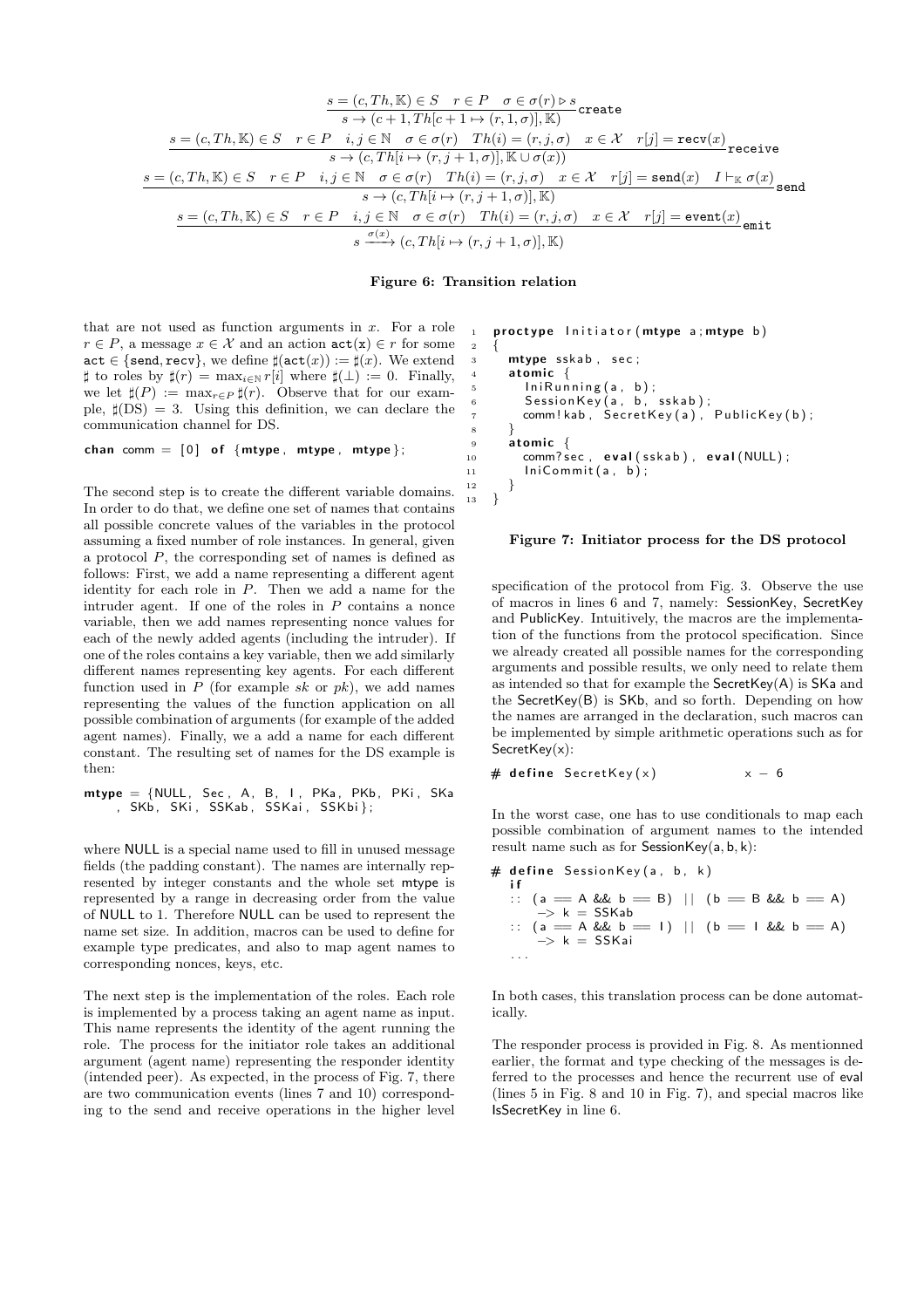```
1 proctype Receiver (mtype b)
2 {
3 mtype s skab, ska, pkb, sec;
4 atomic {<br>5 comm?sskab, ska,
5 comm? s skab, ska, e v al ( Public K e y ( b ) );
6 ls Secret Key (ska);
7 RecRunning (\overrightarrow{A}gent (ska), b);
 8 }
9 atomic \{10 Secret (Agent (ska), sec);
11 comm ! sec , sskab , NULL;
12 RecCommit (Agent ( ska ), b );
13 }
14 }
```
#### Figure 8: Responder process for the DS protocol

The final step is the instantiation of the roles. This is done in the main process below. Observe that we include the possibility of the initiator starting a session with the intruder. In our models, the intruder is always given similar "credentials" (PKi, SKi, SSKai, SSKbi) as honest agents so that he can play the same roles. In such cases one can regard the intruder as impersonating compromised agents.

```
init {
  a tomic
  {
     i f
       :: run Initiator (A, B)\cdots run Initiator (A, I)f i ;
     run Receiver (B);
  }
}
```
This role instantiation process is very restricted compared to the create rule of Fig. 6. Nevertheless, it is sufficient for finding the expected attacks (see Section 4).

## 3.2 Intruder Model

In the formal model of security protocols (Section 2), the intruder has an infinite memory so that he can record any exchanged messages and thus the set K can grow arbitrarily. Obviously, we cannot implement such model in Promela. Nevertheless, since we have a finite number of instances and we have already defined all the possible free names we can use Boolean vectors to keep track of the intruder knowledge.

bool Knows [NULL]: bool Keys [NULL];

The Keys vector is used for keeping track of the encryption keys in the possession of the intruder (like public ones). The Knows vector is used in a similar manner for all other types of names but for keys it has different implications; more precisely it means that the intruder knows the corresponding inverse keys. Observe that one can exploit the fact that the set of names is a range and use the names directly as indices for access.

The vectors are intended to be updated upon each interception of a message. This does not provide enough support for fully implementing the intruder capability defined by the receive rule of Fig. 6. In fact the other issue that needs to be solved is the capacity of the intruder to store messages "unknown" to him such as messages encrypted with keys he doesn't possess. In the formal model, the intruder can store such messages so that he can later forward or use them in his own created messages (replay attacks). In our case, we will consider a finite memory intruder with the capacity of storing at most one message.

The intruder is implemented in a separate process shown in Fig. 9. The main loop contains three statements. The first

```
1 proctype Intruder()2 {
\frac{1}{3} mtype d = NULL, k1 = NULL, k2 = NULL;
4 mtype pd = NULL, pk1 = NULL, pk2 = NULL;
\begin{matrix}5 & \mathbf{do} \\ \mathbf{e} & \mathbf{e} \end{matrix}6 :: comm?d, k1, k2 ->
7 atomic \{8 AddToKnowledge(d, k1, k2);
9 i f
10 :: skip
11 :: pd = d; pk1 = k1; pk2 = k212 fi ;
13 if
14 :: skip
15 : \text{comm}! \, \text{d}, \text{k}1, \text{k}2<br>16 fi
16 fi
17 }
18 :: RandMessage (d, k1, k2) ->
19 atomic {
20 Is Valid Message (d, k1, k2, pd, pk1, pk2<br>(-> comm!d, k1, k2 ) → comm!d, k1, k2
21 }
22 :: comm ! pd1 , pd2 , pk<br>23 od
     23 od
24 }
```
#### Figure 9: The intruder process

one (lines 6-17) implements the message interception capability in the following steps: First (line 8), the intruder updates his knowledge using a function called AddToKnowledge which simply updates the Keys and Knows vectors. Second, he can choose to either update his memory by storing the message thus erasing any previously stored one (line 10) or not (11). Last, the intruder can choose to drop the intercepted message (14) or forward it (15).

The second statement (lines 18-21) implements the message creation and injection capability. For that, the intruder uses a function called RandMessage for message creation and a macro called IsValidMessage for checking: a) the format and the field types of the created message, and b) its consistency with the intruder knowledge. In particular, this last check is needed in order to avoid false attacks and thus is important for completness.

The third statement (line 22) simply sends the stored message hence partly implementing the intruder capability of replaying old messages.

The intruder process is generic and can be reused as is modulo small modifications for adapting it to protocols with different message length. The choice of the local variable names, which can be arbitrary, was based on the expected field types only for clarity. The function for the random mes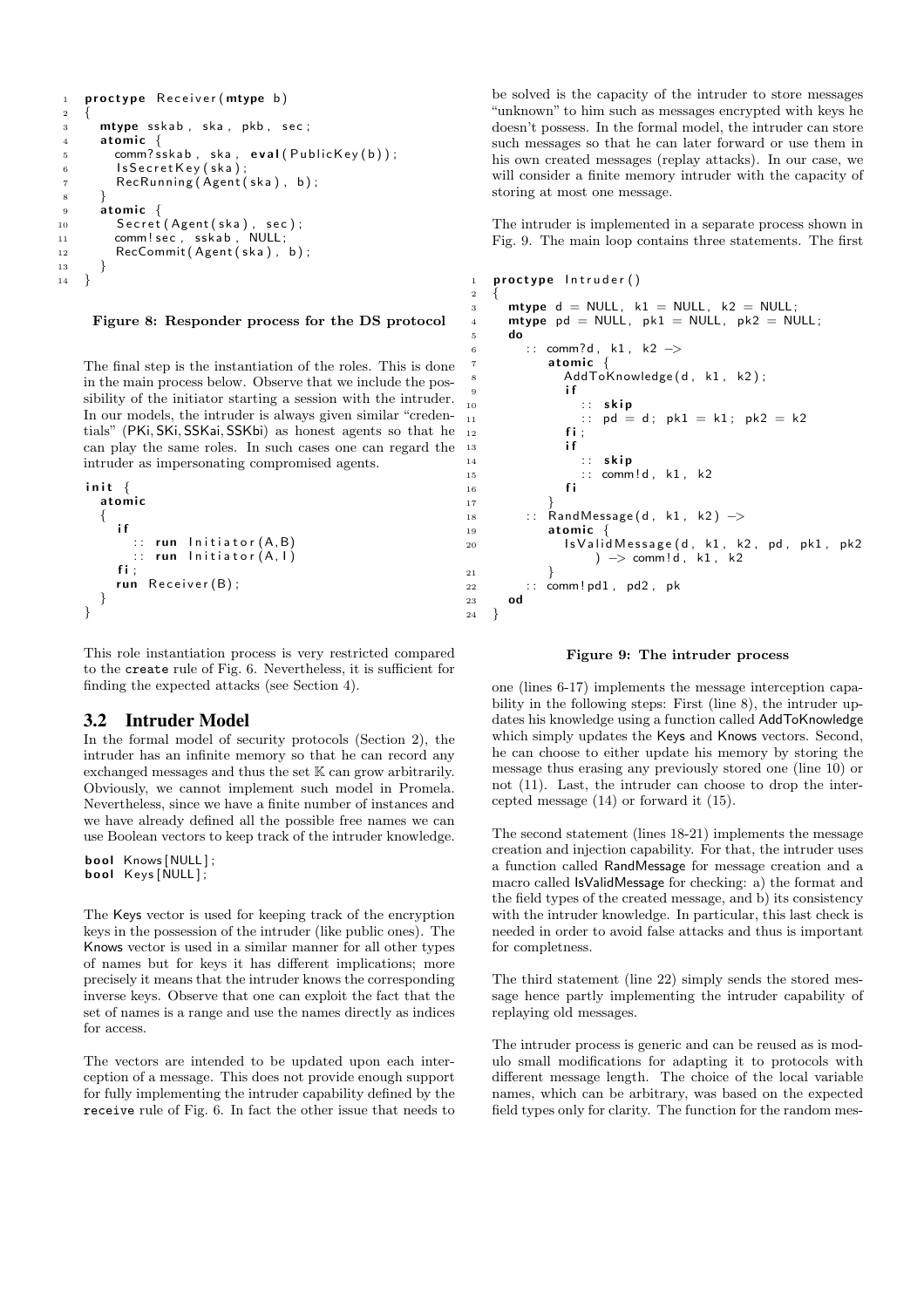sage creation can be also generic as illustrated in Fig. 10 but we have also experimented with other variants (Section 4).

```
in line RandMessage(d, k1, k2){
  atomic {
    do
       :: ( d < NULL ) -> d = d + 1<br>
∴ ( d > 1 ) -> d = d - 1
        :: (d > 1) \rightarrow d = d - 1: : ( k1 < NULL ) −> k1 = k1 + 1
       :: (k1 > 1) → k1 = k1 - 1:: ( k2 < NULL ) -> k2 = k2 + 1:: (k2 > 1) \rightarrow k2 = k2 - 1: : b r e a k
    od ;
  }
}
```
#### Figure 10: Generic random message creation function

The parts that are more related to the protocol specifications are shown below. The AddToKnowledge function implements the message deconstruction rules of Fig. 4.

```
in line AddToKnowledge(d, k1, k2){
  i f
     :: IsKey (k2) && Knows [k2 - 1] &&
          Is SecretKey(k1) \rightarrowKnows \begin{bmatrix} d & - & 1 \end{bmatrix};
         i f
            :: IsKey(d) \Rightarrow Keys[d - 1] = 1:: else skip
         f i
     :: IsNULL (k2) && IsKey (k1) && Knows [k1 - 1]
            −>
          <code>Knows[d -1] = 1</code>
     :: else skip
   fi:
}
```
While the IsValidMessage macro checks the construction rules of Fig. 5. In this particular case, we allow the construction of messages using information from the stored one which is passed to the macro in the additional arguments pd, pk1, pk2.

```
# define lsValidMessage(d, k1, k2, pd, pk1, pk2)((1sKey(k2) & & \& Keys[k2 - 1] & \&Is<code>SecretKey(k1)</code> || Is<code>NULL(k2)) &&</code>
      Keys[k1 − 1] && Knows[d − 1] ) ||
     (1s Key(k2) && Keys[k2 - 1] &&
      k1 = ph1 && d = pd)
```
Observe that all of the intruder related functions and macros can also be automatically generated from any higher level specification of protocols that is based on the notations and definitions we present in Section 2.

Finally, now that we have defined the intruder model, what remains to do is to update the main process in order to first define the intruder initial knowledge and then run the corresponding process. The definition of the initial knowledge is achieved by setting the known names'values to *true* in the knowledge vectors (Knows and Keys). In the DS case, all the names, except Sec, SSKab, SKa, SKb, are initially known to the intruder.

# 3.3 Security Properties

We use active processes to check for the security properties which we implement using macros and some additional global variables.

A secrecy property can be checked by querying the knowledge of the intruder (see (2) in Section 2). In our modeling approach, we capture this knowledge in the Boolean vector Knows. Therefore, for the DS protocol example, an invariant for the secrecy of the Sec message can be defined as follows:

```
# define SecInv (! Knows [Sec - 1])
```
A possible implementation of a process for checking this invariant is given below.

```
active proctype SecMonitor()
\mathcal{L}_{\mathcal{L}_{\mathcal{L}}}atomic {
      do
         :: ! SecInv -> assert (SecInv)
      od
  }
}
```
In order to check authentication, we reduce trace properties of the form of (3) to state properties in the Promela models. We do that following the methodology of [21] which makes use of global variables to record the occurrence of the events that are of interest. The property is then expressed as a Boolean condition on those variables. Such condition can be monitored in a similar manner to how it is done for secrecy.

```
active proctype AuthMonitor()
{
  atomic {
    do
      :: !AuthInv -> assert (AuthInv)
    od
 }
}
```
In general, we will assume that protocols, such as the ones we consider always contain an initiator role and a responder role that need to authenticate each others. We consider two events: *Running* and *Commit* indicating that an agent has respectively initiated and completed a protocol run with another agent. This technique is well described in Lowe's works [20, 18]. We then introduce four global Boolean variables for authentication in order to record the corresponding Running and Commit (implicit) events in the model.

- bit  $IniRunningAB = 0$ ; bit  $linCommitAB = 0$ ;
- bit ResRunning $AB = 0$ ; bit  $ResCommitAB = 0$ ;

We use then different macros to update the authentication

variables at specific points during the execution of the protocol. # define  $linkunning(x, y)$ 

```
i f
   :: ((x = A) \& (y = B)) \rightarrow \text{IniRunningAB} = 1\therefore else skip
   f i
# define IniCommit(x, y). . .
```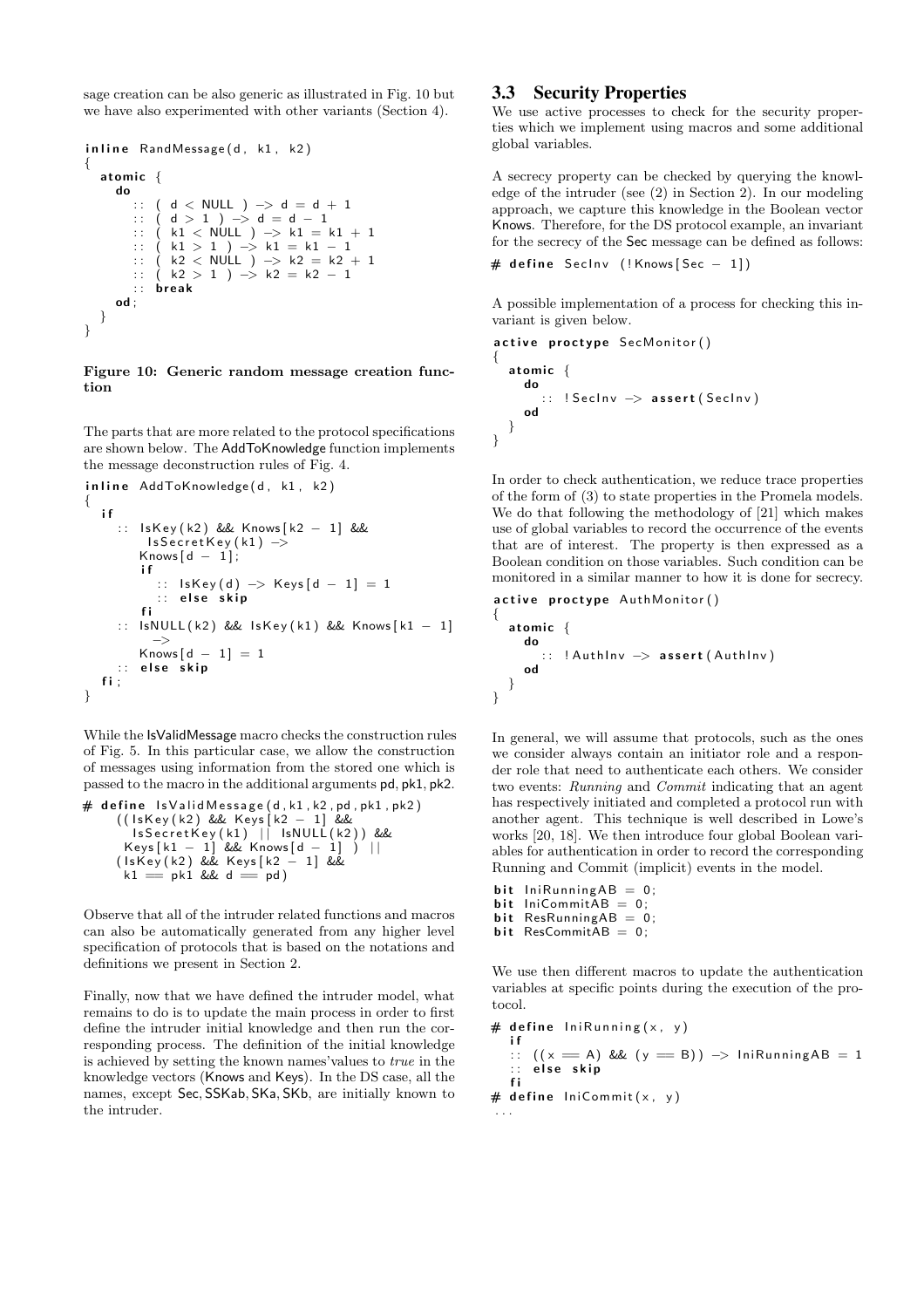Finally, the authentication invariant can be defined as follows:

| # <b>define</b> AuthInv            |                                        |  |
|------------------------------------|----------------------------------------|--|
| ((!IniCommitAB    RecRunningAB) && |                                        |  |
|                                    | $($ RecCommitAB $  $ IniRunningAB) $)$ |  |

Observe that the only parts that are specific to the protocol in the implementation of the security properties are the definition of the secrecy invariant and the placement of the authentication macro calls in the role processes.

# 4. EXPERIMENTAL RESULTS

Using our methodology, we have implemented all the protocol examples of Section 2. We have also experimented with different implementation variants of the function for the random message creation. SPIN was able to find all the expected attacks. We used a laptop with an i5 Intel processor where we executed SPIN in a 1GB RAM virtual machine running a 32 bit version of Linux. All the results are summarized in Table 1. We run SPIN with the bitstate storage and breadth-first search modes. After each unsuccessful run of SPIN, we keep doubling the estimated state space until either an attack is found or the memory limit is reached indicated respectively by "a" or "u" in the table. Some of the found attacks are show in figures below (See Fig. 11, Fig. 12, Fig. 13 and Fig. 14).

In Table 1, the column headers denote the different used implementation variants of the message creation function RandMessage. The variant  $ATT<sub>1</sub>$  corresponds to the one shown in Fig. 10.  $ATT<sub>2</sub>$  is an alternative version which exploits the intruder current knowledge in order to restrict the number of available choices in the loop. In this version, we use Boolean variables to prevent recurrent modifications of the same field in contrast to  $ATT_1$  where any field can be modified several times. Each of the additional variables is used as guard which is set as soon as the corresponding field is modified preventing any further changes. Notice that since in  $ATT<sub>2</sub>$ , we are exploiting the intruder knowledge, we need to allow the creation of messages containing unknown data from the stored one. Therefore, the function requires additional arguments for passing the stored message data. We give below an extract of the implementation of  $ATT<sub>2</sub>$ for the DS protocol example.

```
in line RandMessage(d, k1, k2, pd, pk1, pk2)
{
  atomic \{bool \overrightarrow{ds} et = 0, k1Set = 0, k2Set = 0;
     do
          : dSet \Rightarrow d = NULL; dSet = 1: : Knows [A - 1] && ! dSet \Rightarrow d = A; dSet =
              1
           x = Knows [B - 1] && ! dSet \rightarrow d = B; dSet =
              1
        . . .
```
The  $ATT_3$  variant is shown below. The motivation behind it was to make a generic version of ATT<sub>2</sub> that is independent of the protocol implementation names. This is can be done by further exploiting the fact that the name set is a range. The idea is to alter  $ATT_1$  so that unknown names are skipped. In the version below we skip one unknown name at a time (lines 8-9). But this can be further developed in order to skip

Table 1: Experimental results: (a) for attack and (u) for unresolved

| Protocol   | ATT. | $\mathrm{ATT}_2$ | $\mathrm{ATT}_3$ | A'I"Fa |
|------------|------|------------------|------------------|--------|
| DS         |      | а                |                  |        |
| Reduced NS | а    | а                | а                |        |
| Full NS    |      |                  |                  |        |
|            |      |                  |                  |        |

arbitrary number of adjacent unknown names in the range. Such code would be complex but still can be automatically generated.

#### $1$  in line Rand Message (d, k1, k2, pd, pk1, pk2) <sup>2</sup> {

 $3$  atomic {

| $\overline{4}$ | do |                                                 |
|----------------|----|-------------------------------------------------|
| -5             |    | :: $(d <$ NULL && $(Knows[d] \mid d + 1 == pd)$ |
|                |    | ) $\rightarrow$ d = d + 1                       |
| -6             |    | :: $(d > 1 \&c$ (Knows $[d - 2]$   $d - 1$ = pd |
|                |    | ) $\rightarrow$ d = d - 1                       |
|                |    |                                                 |
| 8              |    | :: $(d < NULL - 1 \& ($   (Knows $[d]    d + 1$ |
|                |    | $=$ pd) $)$ $\rightarrow$ d = d + 2             |
| - 9            |    | :: $(d > 2 \&\&$ !(Knows[d - 2]    d -1 == pd   |
|                |    | ) $) \rightarrow d = d - 2$                     |
| 10             |    |                                                 |
|                |    |                                                 |

The final variant we consider is  $ATT<sub>4</sub>$ . It is derived from the previous one by simply eliminating the statements for skipping unknown names (lines like 8-9). This is an unsound modification because the function can no longer scan the whole range and the choices for the new names are restricted to only the adjacent known ones. Surprisingly, this is the only variant which was efficient enough so that the attack on the full NS protocol could be found as well.

# 5. CONCLUSION

We have considered a restricted class of security protocols and gave a precise formalization of the corresponding operational semantics using transition systems. This is to motivate the use of state based model checkers such as SPIN. We have then described a method for implementing and analyzing such class of security protocols in SPIN. The description was informal, but as future work the method can be formalized and implemented in an automatic translator tool. The intruder model implementations we provide are simple, generic and sufficiently efficient so that SPIN could find all the expected attacks on several of the classical key distribution protocols. One possible direct extension of this work could be to consider how to adapt the approach to other types of message variables such as tickets, time-stamps or counters. Another one could be to analyze to which extent the method can scale to arbitrary (up to a fixed bound) number of agents each running one of the protocol roles.

# 6. REFERENCES

- [1] 3GPP The Mobile Broadband Standard. http://www.3gpp.org/specifications/.
- [2] *10th Computer Security Foundations Workshop (CSFW '97), June 10-12, 1997, Rockport, Massachusetts, USA*. IEEE Computer Society, 1997.
- [3] *14th IEEE Computer Security Foundations Workshop (CSFW-14 2001), 11-13 June 2001, Cape Breton,*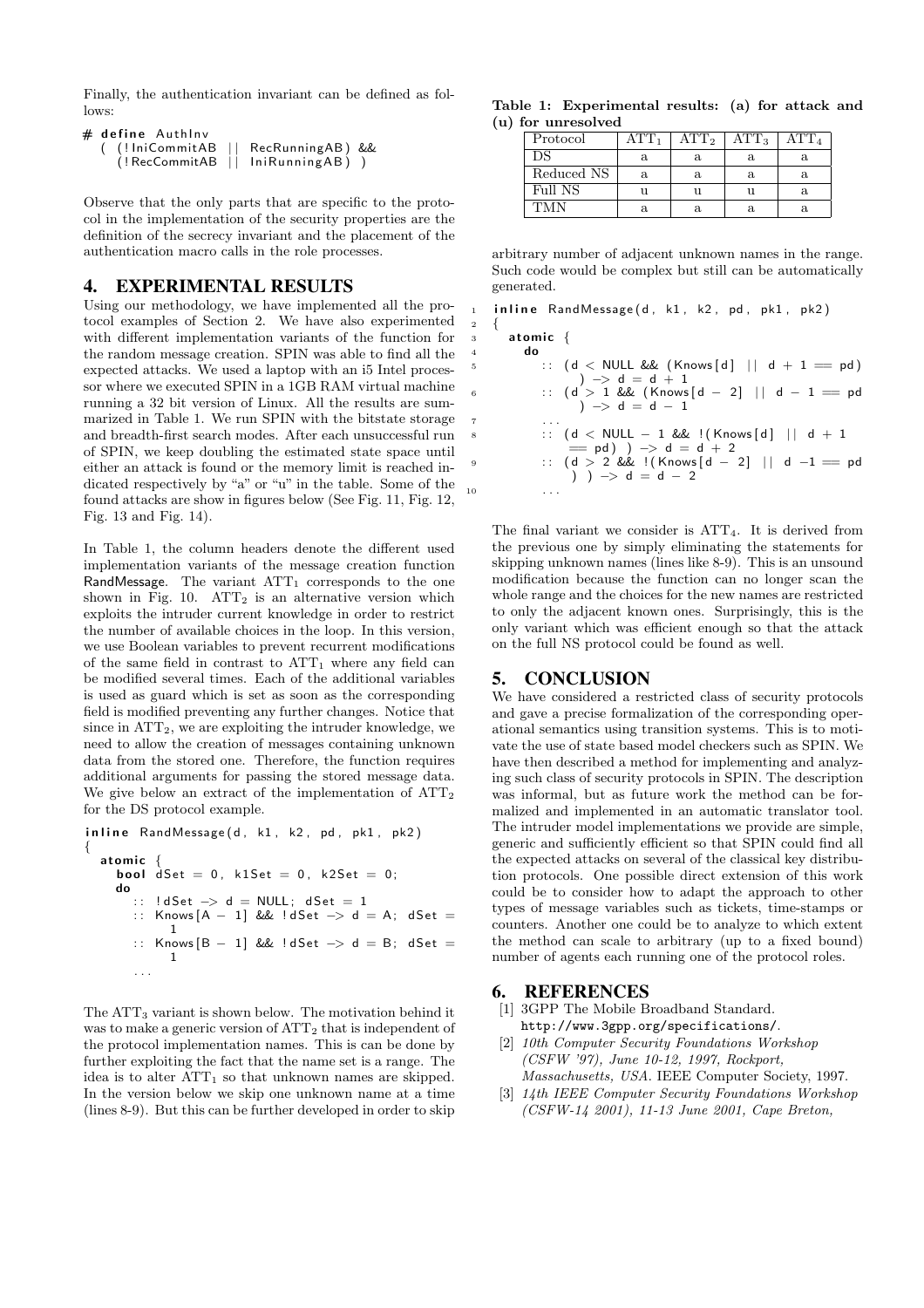

Figure 11: A trace for an attack on the full NS

*Nova Scotia, Canada*. IEEE Computer Society, 2001. [4] M. Abadi, B. Blanchet, and C. Fournet. Just fast

- keying in the pi calculus. In D. A. Schmidt, editor, *ESOP*, volume 2986 of *Lecture Notes in Computer Science*, pages 340–354. Springer, 2004.
- [5] M. Abadi and C. Fournet. Mobile values, new names, and secure communication. In C. Hankin and D. Schmidt, editors, *POPL*, pages 104–115. ACM, 2001.
- [6] B. Blanchet. An efficient cryptographic protocol verifier based on prolog rules. In *CSFW* [3], pages 82–96.
- [7] B. Blanchet. Automatic verification of correspondences for security protocols. *Journal of Computer Security*, 17(4):363–434, 2009.
- [8] C. Cremers and S. Mauw. *Operational Semantics and Verification of Security Protocols*. Information Security and Cryptography. Springer, 2012.
- [9] C. J. F. Cremers. The scyther tool: Verification, falsification, and analysis of security protocols. In A. Gupta and S. Malik, editors, *CAV*, volume 5123 of *Lecture Notes in Computer Science*, pages 414–418. Springer, 2008.
- [10] C. J. F. Cremers. Session-state reveal is stronger than ephemeral key reveal: Attacking the naxos authenticated key exchange protocol. In M. Abdalla, D. Pointcheval, P.-A. Fouque, and D. Vergnaud, editors, *ACNS*, volume 5536 of *Lecture Notes in Computer Science*, pages 20–33, 2009.
- [11] C. J. F. Cremers. Key exchange in ipsec revisited: Formal analysis of ikev1 and ikev2. In V. Atluri and C. Díaz, editors, *ESORICS*, volume 6879 of *Lecture Notes in Computer Science*, pages 315–334. Springer,







Figure 13: A trace for an attack on TMN

2011.

- [12] D. E. Denning and G. M. Sacco. Timestamps in key distribution protocols. *Commun. ACM*, 24(8):533–536, 1981.
- [13] D. Dolev and A. C.-C. Yao. On the security of public key protocols. *IEEE Transactions on Information Theory*, 29(2):198–207, 1983.
- [14] N. A. Durgin, P. Lincoln, and J. C. Mitchell. Multiset rewriting and the complexity of bounded security protocols. *Journal of Computer Security*, 12(2):247–311, 2004.
- [15] G. J. Holzmann. The model checker spin. *IEEE Trans. Software Eng.*, 23(5):279–295, 1997.
- [16] M. Jakobsson and S. Wetzel. Security weaknesses in bluetooth. In *Proceedings of the 2001 Conference on Topics in Cryptology: The Cryptographer's Track at RSA*, CT-RSA 2001, pages 176–191, London, UK, UK, 2001. Springer-Verlag.
- [17] A. S. Khan, M. Mukund, and S. P. Suresh. Generic verification of security protocols. In P. Godefroid, editor, *SPIN*, volume 3639 of *Lecture Notes in Computer Science*, pages 221–235. Springer, 2005.
- [18] G. Lowe. Breaking and fixing the needham-schroeder public-key protocol using fdr. In T. Margaria and B. Steffen, editors, *TACAS*, volume 1055 of *Lecture Notes in Computer Science*, pages 147–166. Springer,